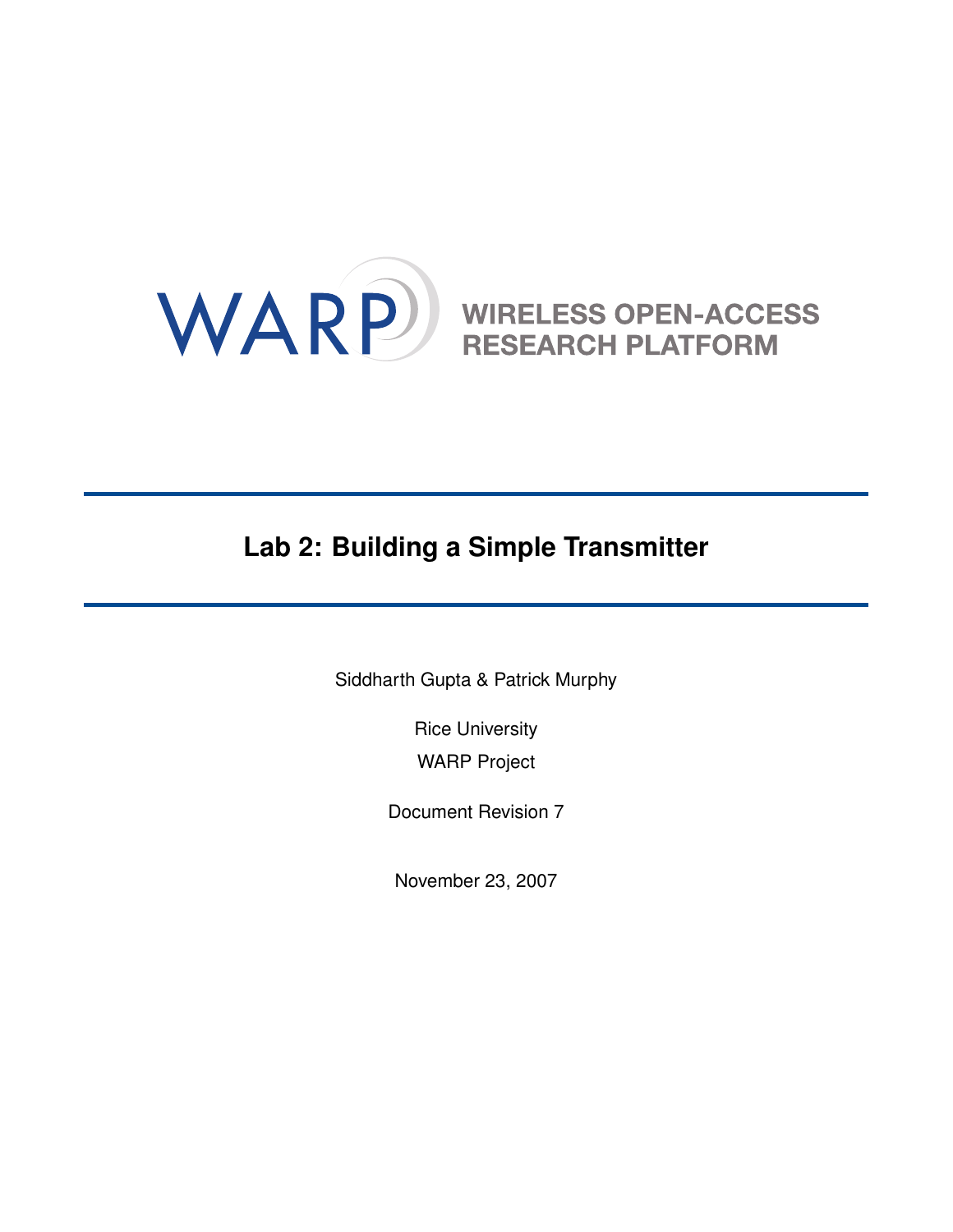# **1 Introduction**

The goal of this lab exercise is to build a simple transmitter and test it in hardware. The transmitter model will be built in System Generator, converted to a peripheral core and integrated with WARP platform support packages in Xilinx Platform Studio. When complete, the design will transmit a sweeping sinusoid at RF using the WARP FPGA and Radio boards.

**Note**: All files are stored in C:\workshop\userN\ where userN is your user login location. This location will be referred to as .\ for the rest of the lab.

# **2 Sinusoid Generator Model**

The first step is to explore the sweeping sinusoid generator model in System Generator.

- 1. Open MATLAB 2006b and change directory to .\Lab2\_SweepingTx\sysgen\.
- 2. Open the System Generator model sweeping\_tx.mdl.
- 3. Run the model and view the output on the Simulink Scope. You should see a sweeping sinusoid.
- 4. Double-click the **FreqSweepRate** block and change the **Initial Value** parameter to 100.
- 5. Run the simulation again and verify that the rate of frequency sweep is slower than before.

#### **3 Generating the Peripheral Core**

The next step is to create an OPB-compliant peripheral core from the System Generator model.

- 1. If it's still open, close the System Generator model sweeping\_tx.mdl.
- 2. On the MATLAB command line, execute: sysgen2opb('sweeping\_tx').
- 3. Open the sweeping\_tx.mdl model again. Notice that two new subsystems have been created which implement the OPB interface.
- 4. Double-click the **System Generator** block. Make sure its parameters match those shown in Figure [1.](#page-2-0)
- 5. Click the **Settings** button, then click the folder icon. Navigate to .\xps\system.xmp, click Open, then click OK.
- 6. Finally, click Generate. This process will take a few minutes. If it's successful, the dialog box will say Generation Complete.

#### **4 Integrating the Transmitter Model**

We have provided a pre-built project in Xilinx Platform Studio for this exercise. This step integrates your custom transmitter with this platform.

- 1. Open Xilinx Platform Studio. When prompted, select **Open a recent project**, click OK, then navigate to .\Lab2\_SweepingTx\xps\system.xmp.
- 2. Click the **IP Catalog** tab on the left of the screen, and expand the **Project Local pcores** category.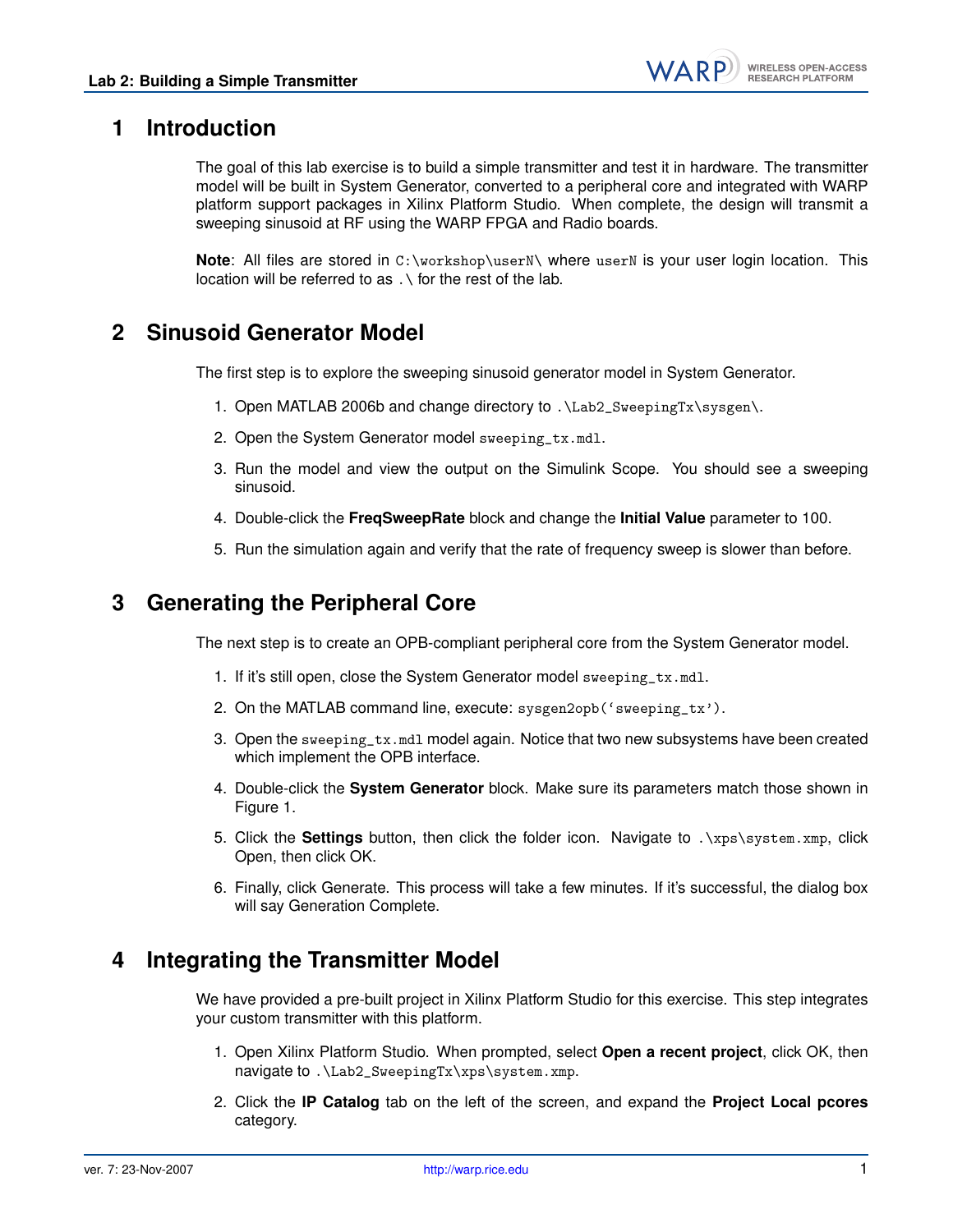| <b>System Generator: SweepingTx</b>                    |
|--------------------------------------------------------|
| Xilinx System Generator                                |
| Compilation:                                           |
| > WARP OPB Export Tool<br>Settings                     |
|                                                        |
| Part :                                                 |
| > Virtex2P xc2vp70-6ff1517                             |
| Target Directory:                                      |
| MARP_OPB_00<br>Browse.                                 |
| Synthesis Tool:<br>Hardware Description Language:      |
| XST<br>VHDL                                            |
|                                                        |
| Clock Pin Location:<br>FPGA Clock Period (ns):         |
| þo                                                     |
| □ Import as Configurable Subsystem<br>Create Testbench |
| Provide clock enable clear pin                         |
|                                                        |
| Override with Doubles :<br>According to Block Settings |
|                                                        |
| Simulink System Period (sec):<br>h                     |
| Block Icon Display:<br>Default                         |
|                                                        |
|                                                        |
| <b>Apply</b><br>Cancel<br>Help<br>Generate<br>OК.      |

<span id="page-2-0"></span>Figure 1: System Generator parameters for OPB core generation

- 3. Double-click the **sweeping**\_**tx** core and click 'Yes Add IP'.
- 4. Click the **Bus Interface** button in the middle of the screen and look for the **sweeping**\_**tx** core in the list of included peripherals. Expand the core's entry and click the hollow green circle to attach the core to the OPB.
- 5. Switch to the **Ports** view and scroll down to the **sweeping**\_**tx** entry. Expand the entry. Enter unique net names for the two DAC ports: **DAC**\_**I** for port **radio2**\_**DAC**\_**I** and **DAC**\_**Q** for port **radio2**\_**DAC**\_**Q**.
- 6. Scroll to the **radio**\_**bridge**\_**slot**\_**2** core and expand its entry. Enter the same net names (DAC\_I and DAC\_Q) for ports **user**\_**DAC**\_**I** and **user**\_**DAC**\_**Q**.
- 7. When complete, your ports list should look like those shown in Figure [2.](#page-3-0)
- 8. Switch to the **Addresses** view and click **Generate Addresses**. If you get a warning about your system containing two processors, click 'Ignore'. When this process finishes, the **sweeping**\_**tx** core will have an automatically assigned base address.
- 9. Choose Hardware  $\rightarrow$  Generate Bitstream to begin the hardware synthesis process.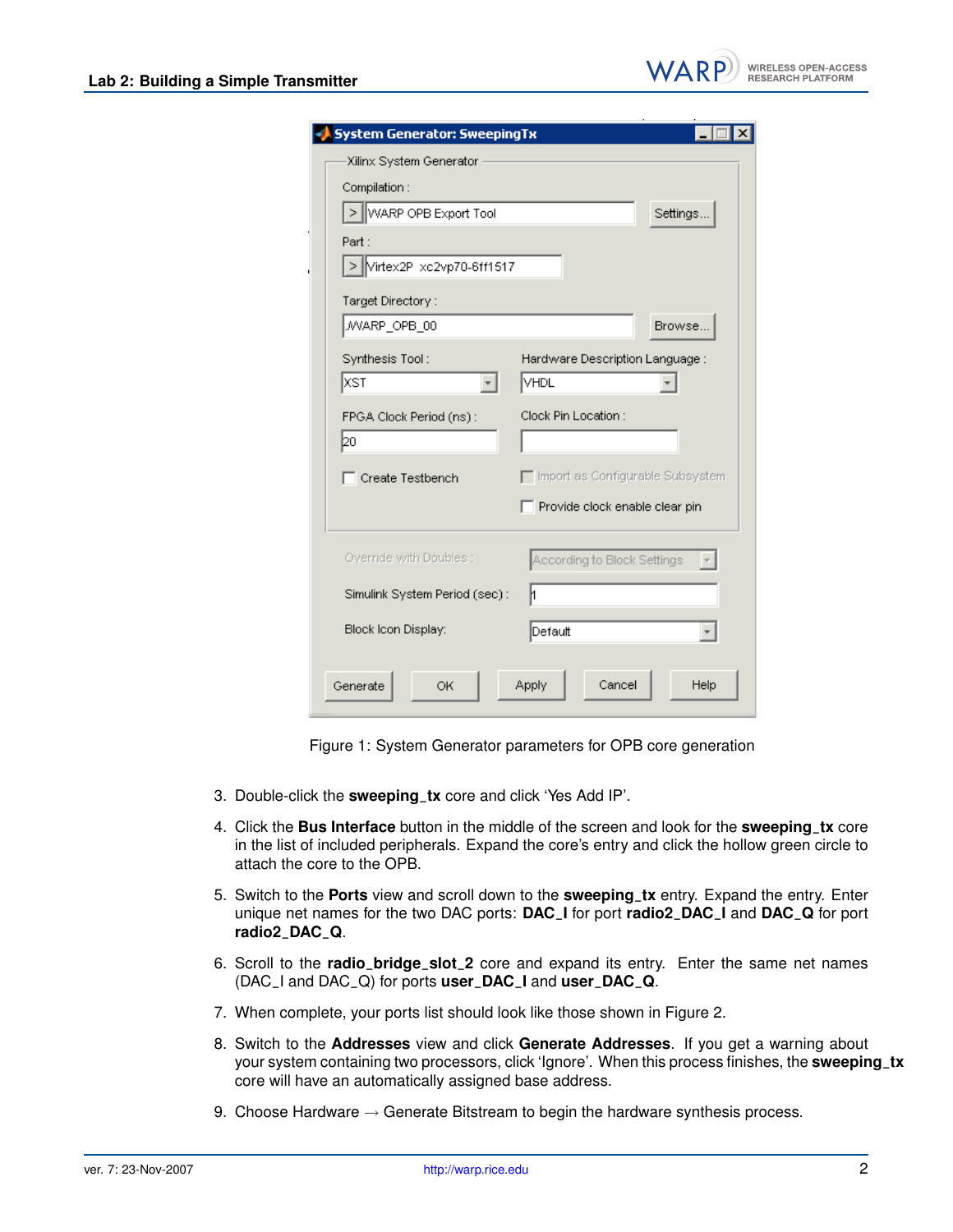| DAC I         |
|---------------|
| DAC Q         |
|               |
|               |
|               |
|               |
| No Connection |
| No Connection |
| DAC I         |
| DAC Q         |
|               |

<span id="page-3-0"></span>Figure 2: Custom core and radio bridge ports

# **5 Driving the System from Software**

- 1. Switch to the **Applications** tab on the left of the screen. Expand the Sources list and doubleclick the one file entry.
- 2. Look through the C code to understand how the radio is setup and controlled through the **radio**\_**controller** core. Scroll down in the code and look at the line which writes a frequency sweep value to your custom peripheral (it's the line starting with sweeping\_tx\_WriteReg...). This value sets the frequency sweeping rate; a smaller value here results in a slower sweep.

# **6 Testing the Design in Hardware**

- 1. Make sure your WARP FPGA board is connected to power and USB.
- 2. In XPS, Choose Device Configuration  $\rightarrow$  Update Bitstream. This will compile any code changes and update the FPGA programming file.
- 3. Using iMPACT on your local PC, download the bitstream .\Lab2\_SweepingTx\xps\implementation\download.bit to your FPGA board.
- 4. If everything works, the radio's green LED will illuminate to indicate the radio is transmitting, and your node will be generating a sweeping sinusoid at RF. You can observe the waveform on the spectrum analyzer in the lab. It should look something like Figure [3.](#page-3-1)



<span id="page-3-1"></span>Figure 3: Spectrum Analyzer Output